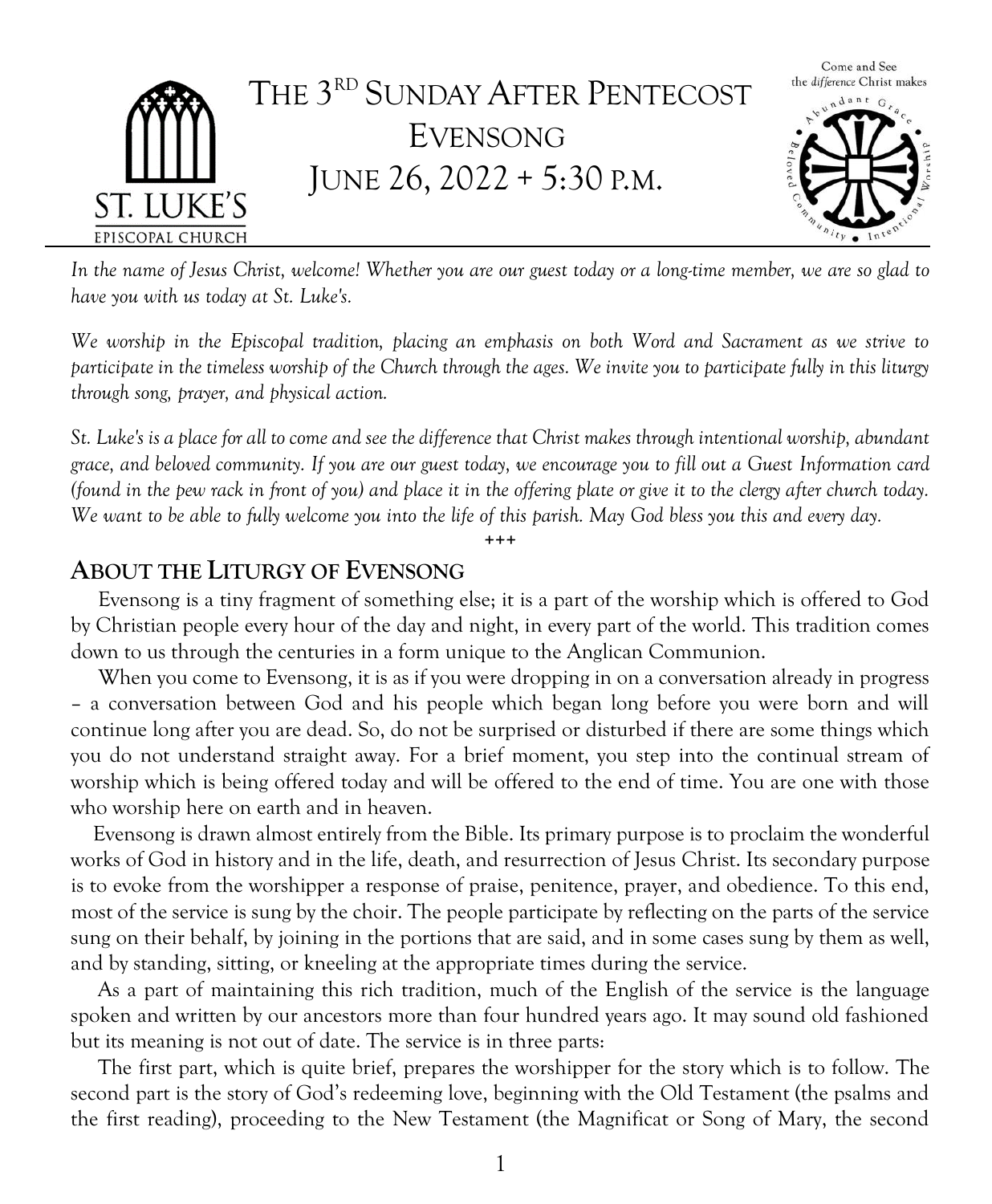reading, and the Nunc Dimittis or Song of Simeon), and reaching its climax in the affirmation of what Christians believe (the Creed). Finally, the third part is our prayerful response to God who has revealed himself in history, in Jesus Christ, and in the Church.

Today's liturgy is taken from the 1662 Book of Common Prayer, Hymnal 1982, and other approved Episcopal resources.

| <b>VOLUNTARY</b> Adagio for Strings  | Samuel Barber (1910-1981)              |
|--------------------------------------|----------------------------------------|
| Nancy Hylick, organist               |                                        |
| <b>INTROIT</b> "O Come, Ye Servants" | Christopher Tye (c. 1505-1571)         |
| O come, ye servants of the Lord,     | His laws are just, and glad the heart: |
| and praise His holy name             | He makes His mercies known.            |
| From early morn to setting sun,      | Ye princes come, ye people too,        |
| His might on earth proclaim.         | and bow before His throne              |
|                                      | $\hat{\phantom{a}}$                    |

**HYMN** #43 All praise to thee, my God this night *Please stand, sung by all. The Eighth Tune*

### **OPENING SENTENCES**

**CONFESSION & ASSURANCE OF PARDON** *After introduction, please kneel. Said by all.* **Almighty and most merciful Father, we have erred, and strayed from thy ways like lost sheep, we have followed too much the devices and desires of our own hearts, we have offended against thy holy laws, we have left undone those things which we ought to have done, and we have done those things which we ought not to have done, and there is no health in us. But thou, O Lord, have mercy upon us, miserable offenders: Spare thou them, O God, which confess their faults: Restore thou them that are penitent; According to thy promises declared unto mankind in Christ Jesus our Lord. And grant, O most merciful Father, for his sake, that we may hereafter live a godly, righteous, and sober life, to the glory of thy holy Name. Amen.**

**THE EVENING PRECES** Please stand, sung by choir. Richard Ayleward (1626-1669)

*Cantor:* O Lord, open thou our lips;

*Choir:* And our mouth shall show forth thy praise.

*Cantor:* O God, make speed to save us.

*Choir:* O Lord, make haste to help us.

*Cantor:* Glory be to the Father, and to the Son, and to the Holy Ghost;

*Choir:* As it was in the beginning, is now, and ever shall be: world without end. Amen.

*Cantor:* Praise ye the Lord.

*Choir:* The Lord's Name be praised.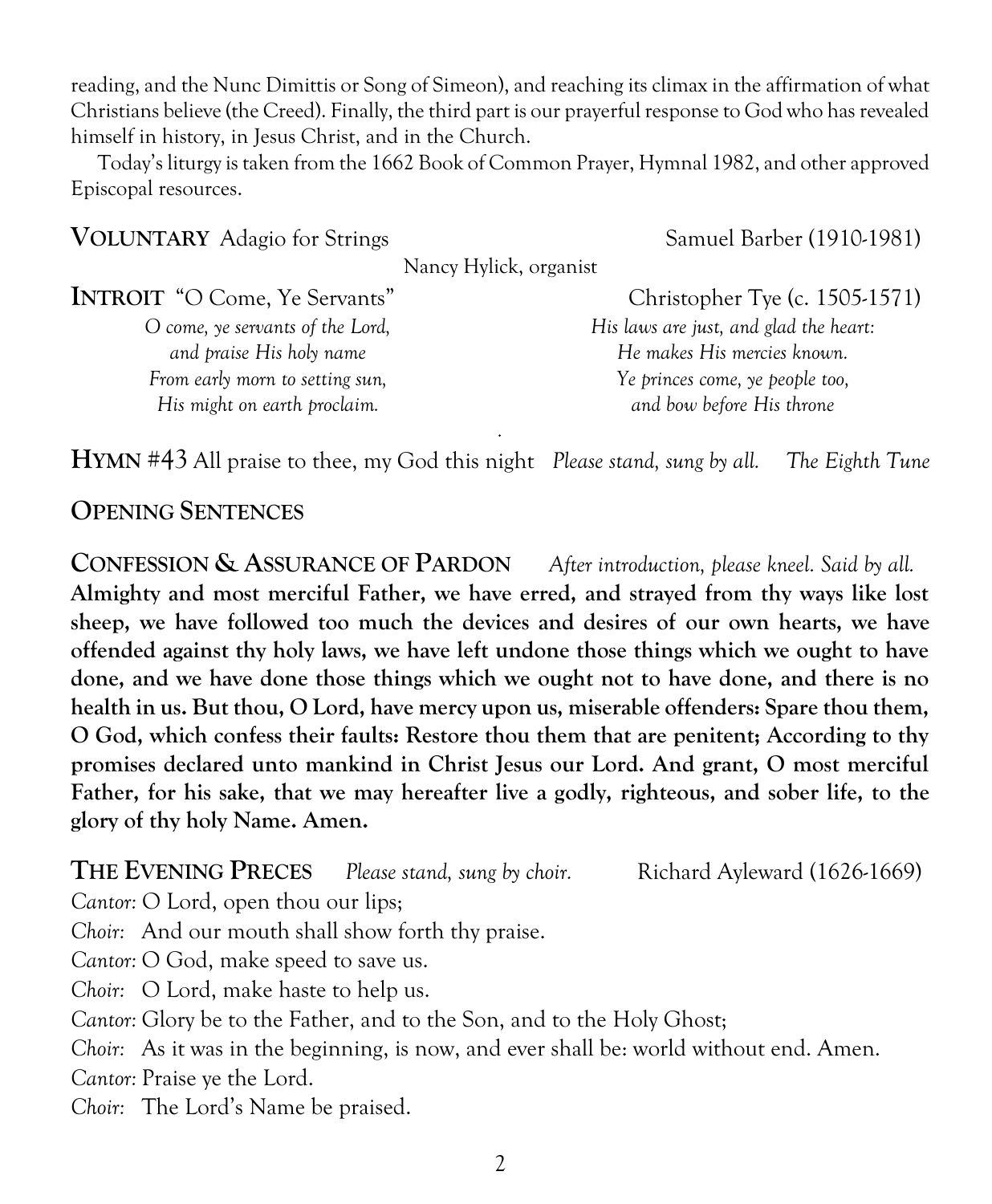**PHOS HILARON** S-27 O gracious light *Sung by all.* Victor Judson Schramm (1944-1984) *"S" (Service) music is found in the front of the Hymnal.*

**THE PSALTER** *Please be seated* Chant by Thomas W.. Hanforth (1867-1948) (Psalm 145) I will magnify thee, O God, my King; and I will praise thy Name for ever and ever. Every day will I give thanks unto thee, and praise thy Name for ever and ever. Great is the Lord, and marvellous, worthy to be praised; there is no end of his greatness. One generation shall praise thy works unto another, and declare thy power. As for me, I will be talking of thy worship, thy glory, thy praise, and wondrous works, so that men shall speak of the might of thy marvellous acts; and I will also tell of thy greatness. The memorial of thine abundant kindness shall be showed; and men shall sing of thy righteousness. The Lord is gracious and merciful, long-suffering, and of great goodness. The Lord is loving unto every man; and his mercy is over all his works. All thy works praise thee, O Lord; and thy saints give thanks unto thee. They show the glory of thy kingdom, and talk of thy power, that thy power, thy glory, and mightiness of thy kingdom, might be known unto men. Thy kingdom is an everlasting kingdom; and thy dominion endureth throughout all ages. The Lord upholdeth all such as fall, and lifteth up all those that are down. The eyes of all wait upon thee, O Lord; and thou givest them their meat in due season. Thou openest thine hand, and fillest all things living with plenteousness. The Lord is righteous in all his ways, and holy in all his works. The Lord is nigh unto all them that call upon him, yea, all such as call upon him faithfully. He will fulfil the desire of them that fear him; he also will hear their cry, and will help them. The Lord preserveth all them that love him, but scattereth abroad all the ungodly. My mouth shall speak the praise of the Lord; and let all flesh give thanks unto his holy Name for ever and ever. *(Please stand*.) Glory be to the Father and to the Son and to the Holy Ghost. As it was in the beginning is now and ever shall be, world without end. Amen.

#### **THE FIRST READING** *Please be seated.* **Acts 17:12-34**

 Many of them therefore believed, including not a few Greek women and men of high standing. But when the Jews of Thessalonica learned that the word of God had been proclaimed by Paul in Beroea as well, they came there too, to stir up and incite the crowds. Then the believers immediately sent Paul away to the coast, but Silas and Timothy remained behind. Those who conducted Paul brought him as far as Athens; and after receiving instructions to have Silas and Timothy join him as soon as possible, they left him. While Paul was waiting for them in Athens, he was deeply distressed to see that the city was full of idols. So he argued in the synagogue with the Jews and the devout persons, and also in the market-place every day with those who happened to be there. Also some Epicurean and Stoic philosophers debated with him. Some said, 'What does this babbler want to say?' Others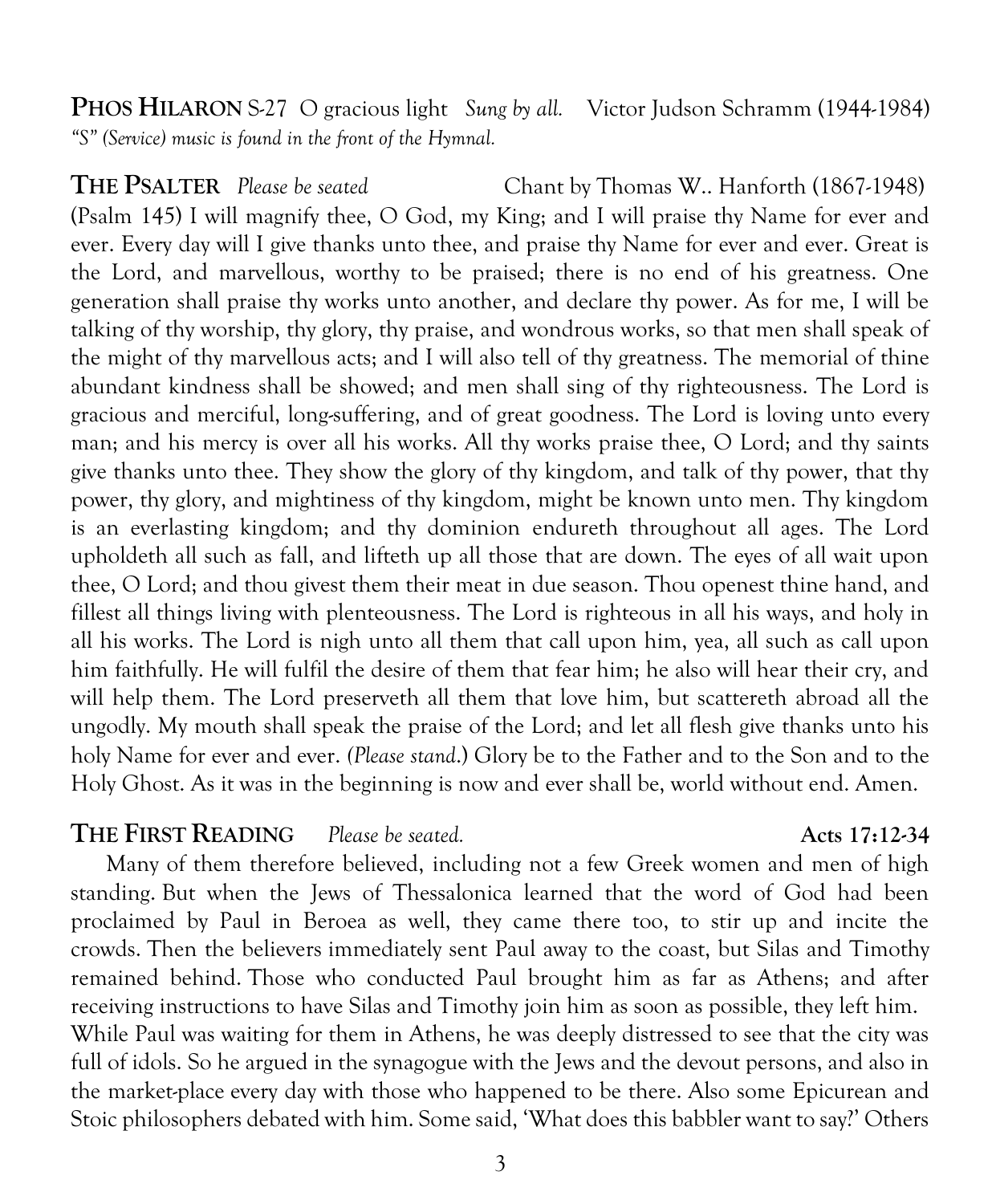said, 'He seems to be a proclaimer of foreign divinities.' (This was because he was telling the good news about Jesus and the resurrection.) So they took him and brought him to the Areopagus and asked him, 'May we know what this new teaching is that you are presenting? It sounds rather strange to us, so we would like to know what it means.' Now all the Athenians and the foreigners living there would spend their time in nothing but telling or hearing something new.

Then Paul stood in front of the Areopagus and said, 'Athenians, I see how extremely religious you are in every way. For as I went through the city and looked carefully at the objects of your worship, I found among them an altar with the inscription, "To an unknown god." What therefore you worship as unknown, this I proclaim to you. The God who made the world and everything in it, he who is Lord of heaven and earth, does not live in shrines made by human hands, nor is he served by human hands, as though he needed anything, since he himself gives to all mortals life and breath and all things. From one ancestor he made all nations to inhabit the whole earth, and he allotted the times of their existence and the boundaries of the places where they would live, so that they would search for God and perhaps grope for him and find him—though indeed he is not far from each one of us. For "In him we live and move and have our being"; as even some of your own poets have said, "For we too are his offspring."

Since we are God's offspring, we ought not to think that the deity is like gold, or silver, or stone, an image formed by the art and imagination of mortals. While God has overlooked the times of human ignorance, now he commands all people everywhere to repent, because he has fixed a day on which he will have the world judged in righteousness by a man whom he has appointed, and of this he has given assurance to all by raising him from the dead.'

When they heard of the resurrection of the dead, some scoffed; but others said, 'We will hear you again about this.' At that point Paul left them. But some of them joined him and became believers, including Dionysius the Areopagite and a woman named Damaris, and others with them.

# **THE MAGNIFICAT** Tone II.1, with Fauxbourdons by Carolus Andreas (d. 1627) *Please stand. Text of canticle is on page 65 of the Book of Common Prayer.*

#### **THE SECOND READING** *Please be seated.* **Luke 13:10-17**

 Now he was teaching in one of the synagogues on the sabbath. And just then there appeared a woman with a spirit that had crippled her for eighteen years. She was bent over and was quite unable to stand up straight. When Jesus saw her, he called her over and said, 'Woman, you are set free from your ailment.' When he laid his hands on her, immediately she stood up straight and began praising God. But the leader of the synagogue, indignant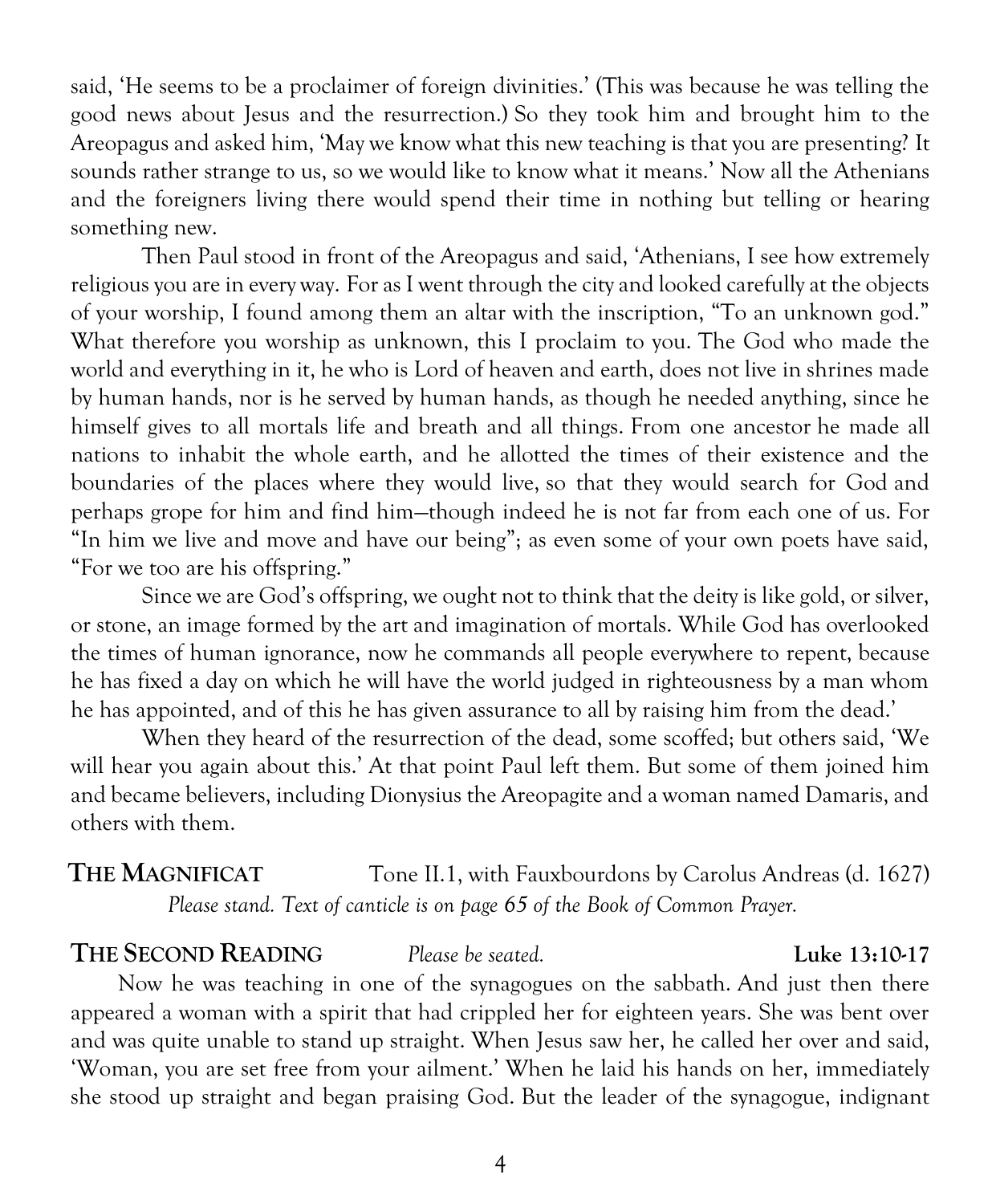woman, a daughter of Abraham whom Satan bound for eighteen long years, be set free from this bondage on the sabbath day?' When he said this, all his opponents were put to shame; and the entire crowd was rejoicing at all the wonderful things that he was doing. **THE NUNC DIMITTIS** Tone VIII.I, with Fauxbourdons by Carolus Andreas *Please stand. Text of canticle is on page 66 of the Book of Common Prayer.*

because Jesus had cured on the sabbath, kept saying to the crowd, 'There are six days on which work ought to be done; come on those days and be cured, and not on the sabbath day.' But the Lord answered him and said, 'You hypocrites! Does not each of you on the sabbath untie his ox or his donkey from the manger, and lead it away to give it water? And ought not this

### **THE APOSTLES' CREED** *Sung by all, monotone.*

**I believe in God, the Father almighty, maker of heaven and earth; And in Jesus Christ his only Son our Lord; who was conceived by the Holy Ghost, born of the Virgin Mary, suffered under Pontius Pilate, was crucified, dead, and buried. He descended into hell. The third day he rose again from the dead. He ascended into heaven, and sitteth on the right hand of God the Father almighty. From thence he shall come to judge the quick and the dead. I believe in the Holy Ghost, the holy catholic Church, the communion of saints, the forgiveness of sins, the resurrection of the body, and the life everlasting. Amen.**

#### **THE PRAYERS** Ayleward

*Cantor:* The Lord be with you. C*hoir:* And with thy spirit.

*Cantor:* Let us pray. *Please kneel.*

*Choir:* Lord, have mercy upon us, Christ, have mercy upon us. Lord, have mercy upon us. *Sung by all, monotone:* **Our Father, which art in heaven, hallowed be thy Name, thy kingdom come, thy will be done, in earth as it is in heaven. Give us this day our daily bread. And forgive us our trespasses, as we forgive them that trespass against us. And lead us not into temptation, but deliver us from evil. Amen.**

# **THE SUFFRAGES**

*Cantor:* O Lord, show thy mercy upon us.

*Choir:* And grant us thy salvation.

*Cantor:* O Lord, save the State.

*Choir:* And mercifully hear us when we call upon thee.

*Cantor:* Endue thy ministers with righteousness.

*Choir:* And make thy chosen people joyful.

*Cantor:* O Lord, save thy people.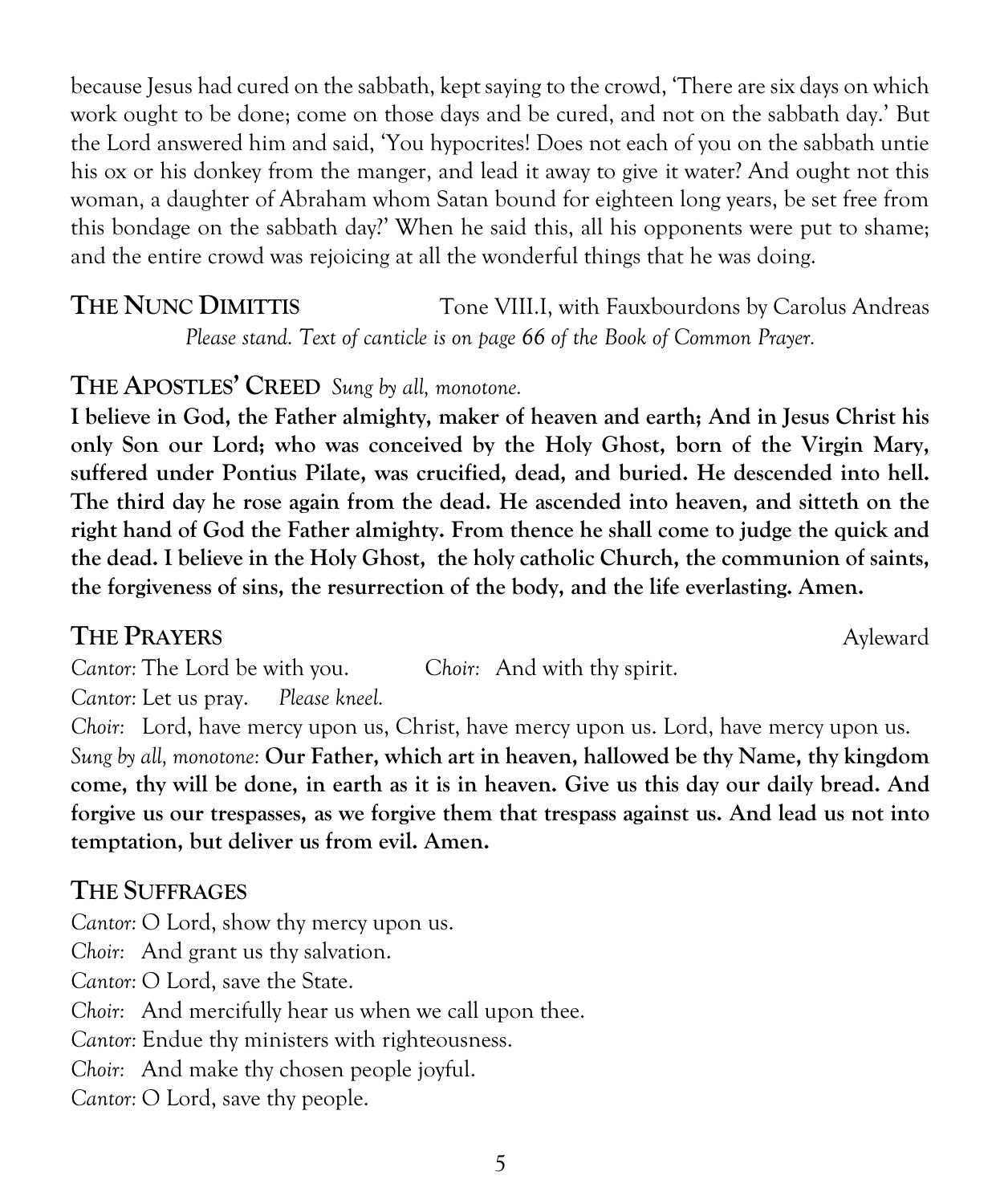*Choir:* And bless thine inheritance. *Cantor:* Give peace in our time, O Lord. *Choir:* Because there is none other that fighteth for us, but only thou, O God. *Cantor:* O God, make clean our hearts within us. *Choir:* And take not thy Holy Spirit from us.

### **THE SUNG COLLECTS**

#### **ANTHEM** "O Lord, the Maker of All Thing" William Mundy (c. 1530-1591)

*Our hearts waking in thee thou keep That we in sin fall not on sleep. O Father, through thy blessed Son, Grant us this our petition, To whom, with the Holy Ghost always, In heaven and earth be laud and praise.*

*Please be seated.*

*O Lord, the maker of all thing, We pray thee now in this evening Us to defend through thy mercy From all deceit of our enemy.*

*Let neither us deluded be, Good Lord, with dream or fantasy;*

**THE SPOKEN COLLECTS** *Please kneel.*

#### **THE GENERAL THANKSGIVING** *Said by all.*

**Almighty God, Father of all mercies, we, thine unworthy servants, do give thee most humble and hearty thanks for all thy goodness and loving-kindness to us, and to all men; We bless thee for our creation, preservation, and all the blessings of this life; but above all for thine inestimable love in the redemption of the world by our Lord Jesus Christ; for the means of grace, and for the hope of glory. And, we beseech thee, give us that due sense of all thy mercies, that our hearts may be unfeignedly thankful; and that we show forth thy praise, not only with our lips, but in our lives, by giving up our selves to thy service, and by walking before thee in holiness and righteousness all our days; through Jesus Christ our Lord, to whom with thee and the Holy Ghost, be all honor and glory, world without end. Amen.**

#### **PRAYER OF ST. CHRYSOSTOM** *Said by all*.

**Almighty God, who hast given us grace at this time with one accord to make our common supplication unto thee; and hast promised through thy well-beloved Son that when two or three are gathered together in his Name thou wilt be in the midst of them: Fulfill now, O**  Lord, the desires and petitions of thy servants as may be best for us; granting us in this **world knowledge of thy truth, and in the world to come life everlasting. Amen.**

*Officiant:* Let us bless the Lord. *People:* **Thanks be to God.** 

6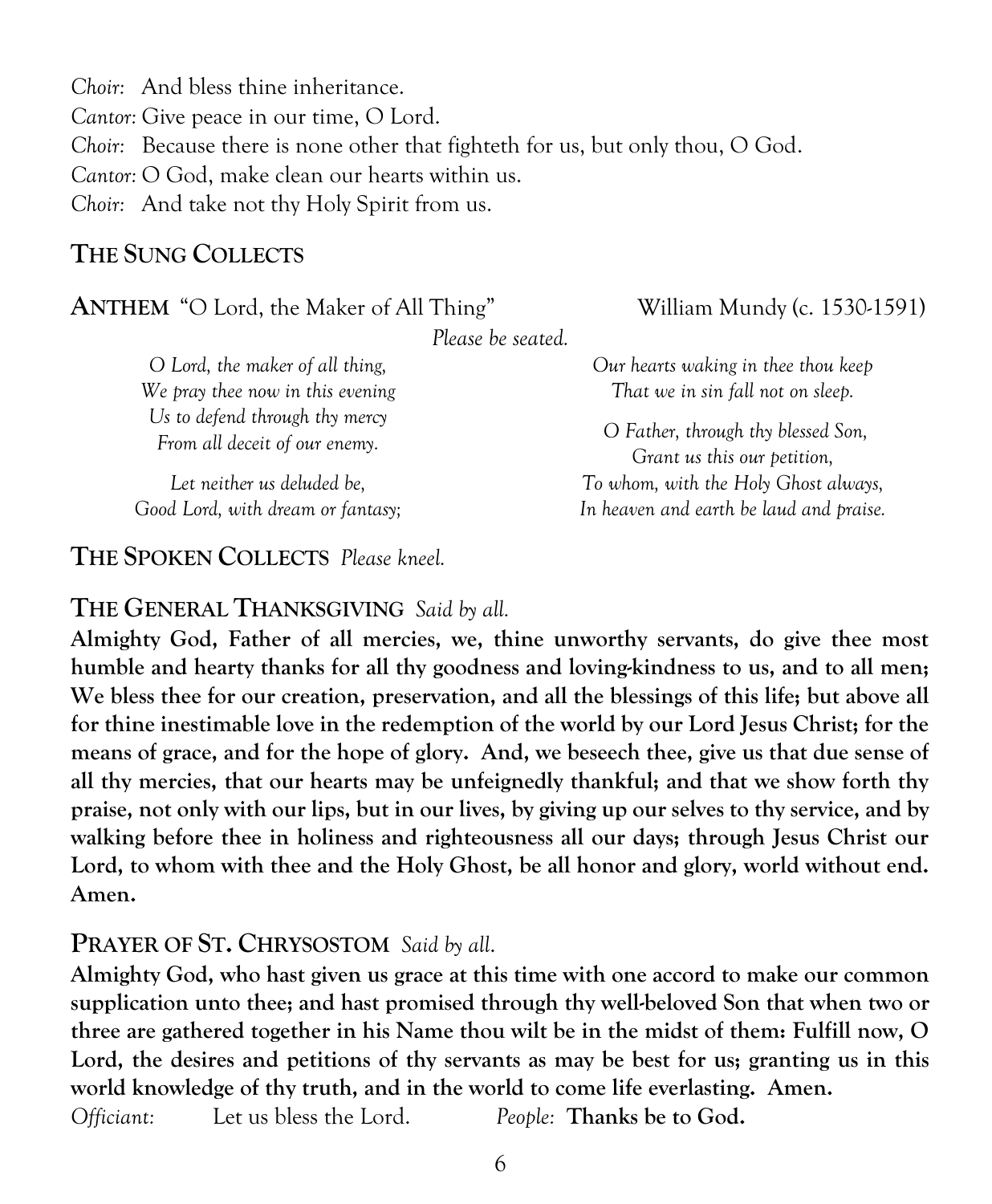#### **THE GRACE**

**HYMN** #536 (Hymnal 1940) Turn back, O man *Please stand*. *Sung by all. Old 124th*

1 Turn back, O man. for swear thy fool - ish Old wava. is now 2 Earth might be fair, and аll men glad and wise. Age aft - er 3 Earth shall be fair, and all her peo - ple one: Nor till that d ᇰ earth, and none may count her days, Yet thou, her child, whose their trag - ic em-pires rise, Built while they dream, and age shall God's whole will hour Ъe done. Now, e - ven now, once is crowned with flame. head Still wilt hear thine not in ner that dream - ing in weep: Would man but wake from out his more from earth Peals forth to sky in joy man's old, un -God pro-claim, "Turn back, O man, for - swear thy fool - ish ways." haunt - ed sleep, Earth might be fair, and all men glad and wise. daunt-ed cry, "Earth shall be fair, and all her folk Ъe one!"